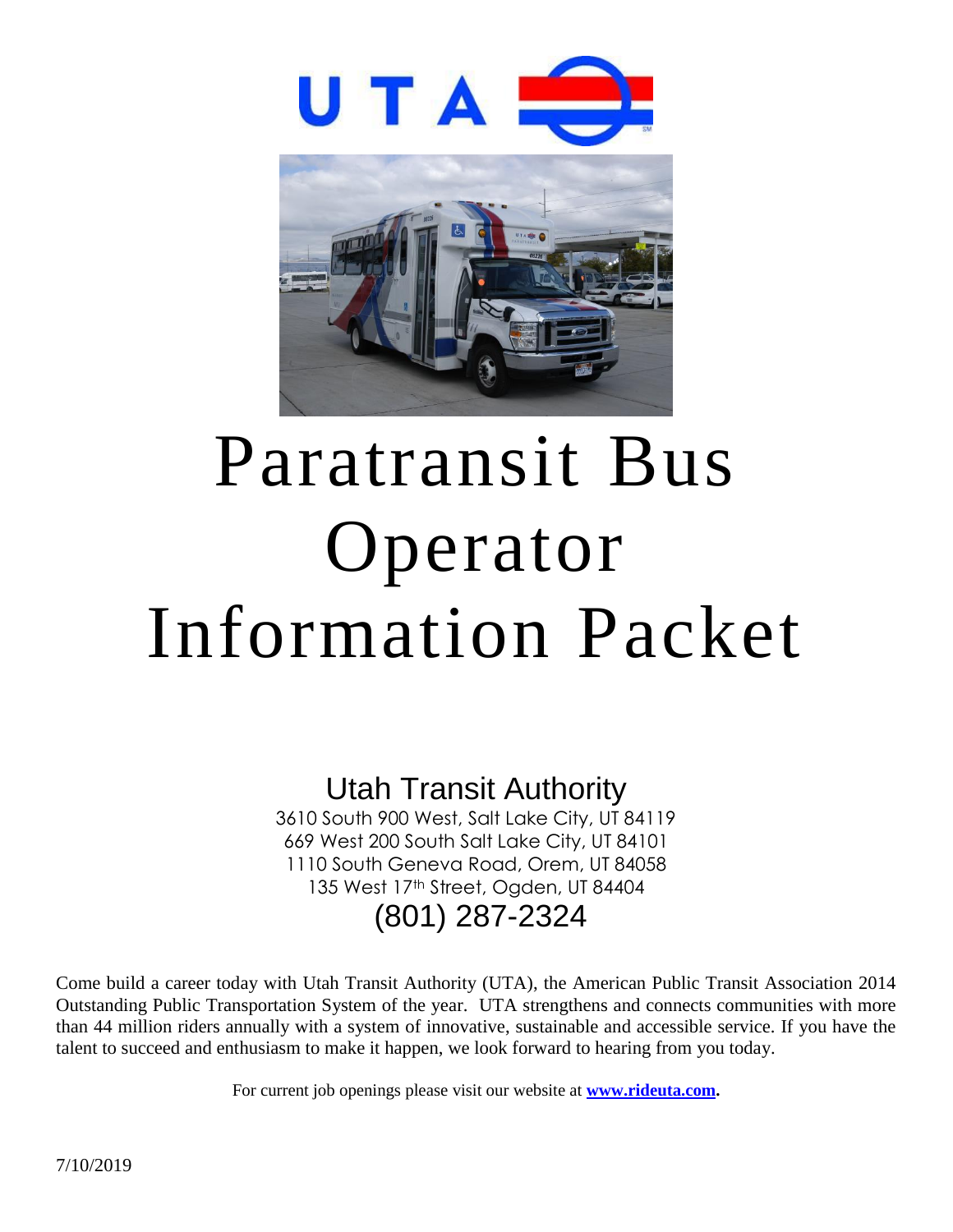#### **Bus Operator Expectations**

At Utah Transit Authority we believe our Operators are people who can make a real difference. UTA continues to strive to raise the industry standard for world-class customer service. Operators are responsible for creating a quality experience for our customers, thus improving the quality of life for our community. We attribute our success to the people we employ and to the standards and service philosophy which are engrained as part of our culture. These standards include the following:

- Safety
- Customer Service
	- o Model a professional image
	- o Make a positive impression
	- o Proactively help people
	- o Create a comfortable atmosphere
	- o Show sincere kindness
- Reliability/Punctuality

#### **F l e x t r a n s / P a r a t r a n s i t S e r v i c e**

Flextrans is UTA's ADA Paratransit Service for riders who have a disability that prevents them from making some or all of their trips on fixed route buses. There are two types of services offered- Flex routes and Para routes. Flex routes follow a fixed route, but can deviate up to 3/4 mile off route to pick up or drop off passengers. Para routes are curb-to-curb, so it requires you to find addresses throughout the valley. Paratransit Bus Operators (also called Flextrans Operators) are required to assist passengers on and off the vehicles, secure their wheelchairs, and assist with seat belt securement. Due to the nature of our service, this job is very physical. You must be able to kneel down, bend over and push, at times, heavy weight into place. As service providers, you are required to have extensive interaction with our riders. You will also be required to work around the service animals (which may not be limited to dogs) who accompany some clients. Attendance at work is crucial not only to UTA, but to your peers and clients as well.

# **Major Responsibilities**

Responsible for safe operation of a passenger bus on a specialized route in accordance with UTA operating procedures, assuming responsibility for the safety of customers and equipment. Performs standard pretrip/post-trip vehicle inspections. Communicates appropriate information to dispatch, customers, supervisors, and others designated to receive such information. Answers questions from customers and others. Collects appropriate fare from passengers. Follows UTA guidelines, operating rules and procedures.

# **M i n i m u m Q u a l i f i c a t i o n s**

#### **EDUCATION/TRAINING**

Successful completion of UTA's Bus Operator Training/Certification Program, including passing all required exams.

#### **EXPERIENCE**

- One year in a customer service role with ability to solve problems and resolve customer inquiries.
- At least 21 years of age.
- A safe driver with a valid driver's license and no more than 2 moving violations in the past 3 years.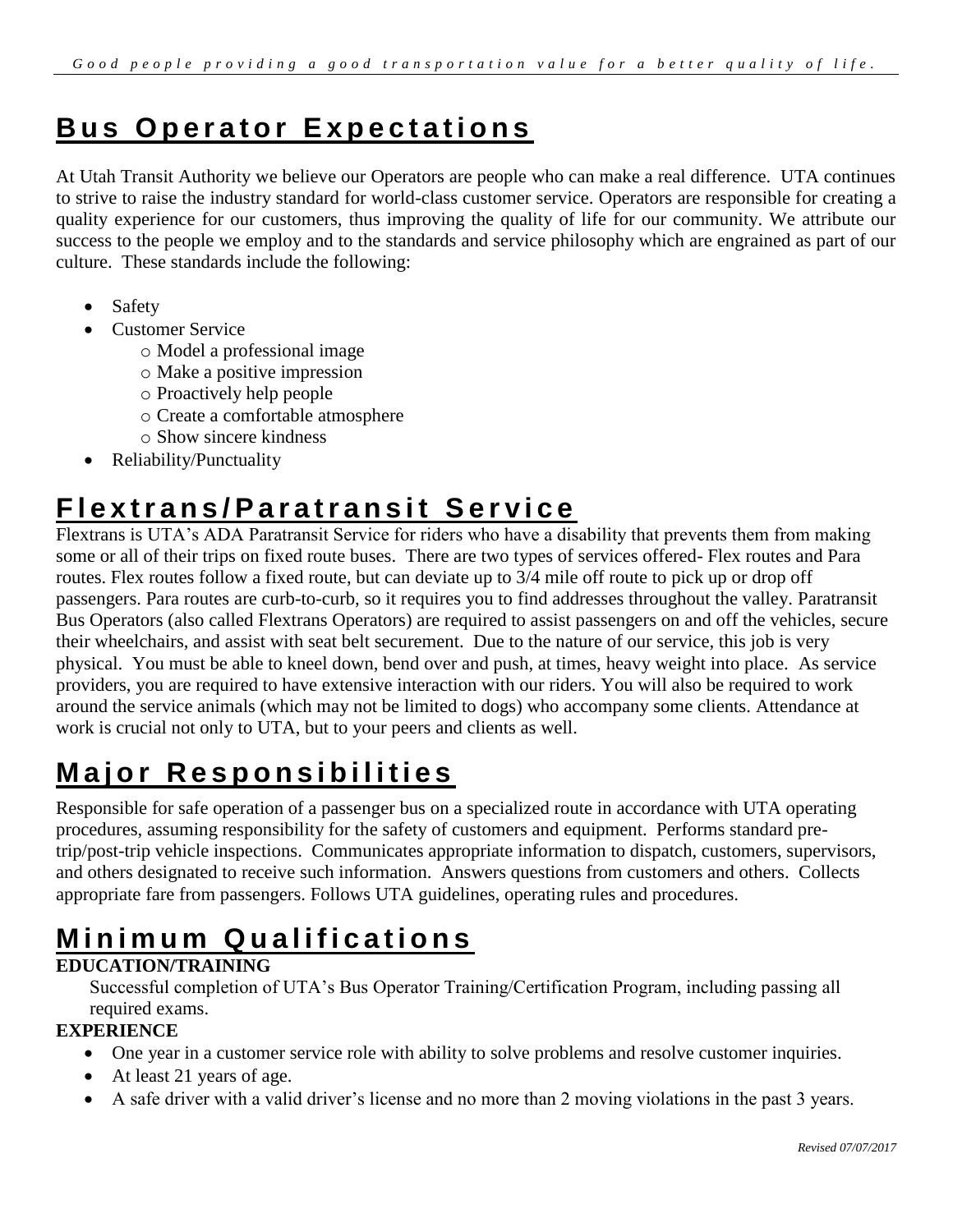- No convictions for driving under the influence of alcohol or any drugs within the past 10 years.
- Familiar with the Wasatch Front.
- Able to:
	- o Obtain and maintain a Department of Transportation (DOT) medical card
	- o Pass the written Class "C" CDL test and Passenger Endorsement test prior to the start of the paidtraining program.
	- o Communicate with supervisors and customers and maintain good interpersonal relations, both orally and over the radio
	- o Read and understand training materials, operating manuals and operating and safety rules directives
	- o Prepare legible written reports of incidents and accidents
	- o Operate any and all passenger buses safely
	- o Report for assigned shift on time
	- o Meet schedule demands, scheduled shifts, and scheduled departures
	- o Perform the physical requirements of the job to include regular walking, floor to waist lifting up to 50 lbs occasionally/carrying up to 15 lbs occasionally, reaching, pushing, pulling, kneeling, crouching, balancing, bending, and prolonged periods of sitting and standing

Must be able to pass Division of Services for People with Disabilities (DSPD) background screening. This screening includes but may not be limited to: fingerprint-based checks of national crime information databases, and/or state child abuse and elder abuse registries for offenses that may impact the ability of the applicant to have unsupervised contact with vulnerable populations.

This job requires regular and predictable attendance.

# **B e n e f i t s**

- Regular pay increases.
- Life, Medical, Dental, Disability, and Vision Insurance Benefits are available on the 1st of the month following your first 60 calendar days of employment.
- Access to CareATC, our on-site medical clinic, on first day of employment is available at no cost for fulltime employees and their dependents. CareATC provides UTA employees and their dependents with a health and wellness center to treat both acute and chronic conditions such as the common cold and the flu, high blood pressure, and diabetes. They also provide annual physicals, health coaching, lab work, sleep apnea testing, and much more, all at no cost to the employee. Once enrolled in UTA's health plans the insured employees and their dependents may continue using the clinic. Should employees elect to waive enrollment in UTA's Health Plans, they will no longer have access to the clinic. Please note, if you choose to enroll in UTA's Health & Wellness Program, PACE you can save up to \$1,000 a year on medical premiums. Information regarding this benefit will be included in your benefit enrollment packet.
- Vacation–5 days after completing training, 10 days after 1 year of service, 15 days and one floating holiday after 7 years of service, 20 days and two floating holidays after 14 years of service, and 25 days after 25 years of service.
- Paid holidays and personal time.
- Two retirement plans:
	- o Defined Benefit (pension) plan after six months of service (UTA paid).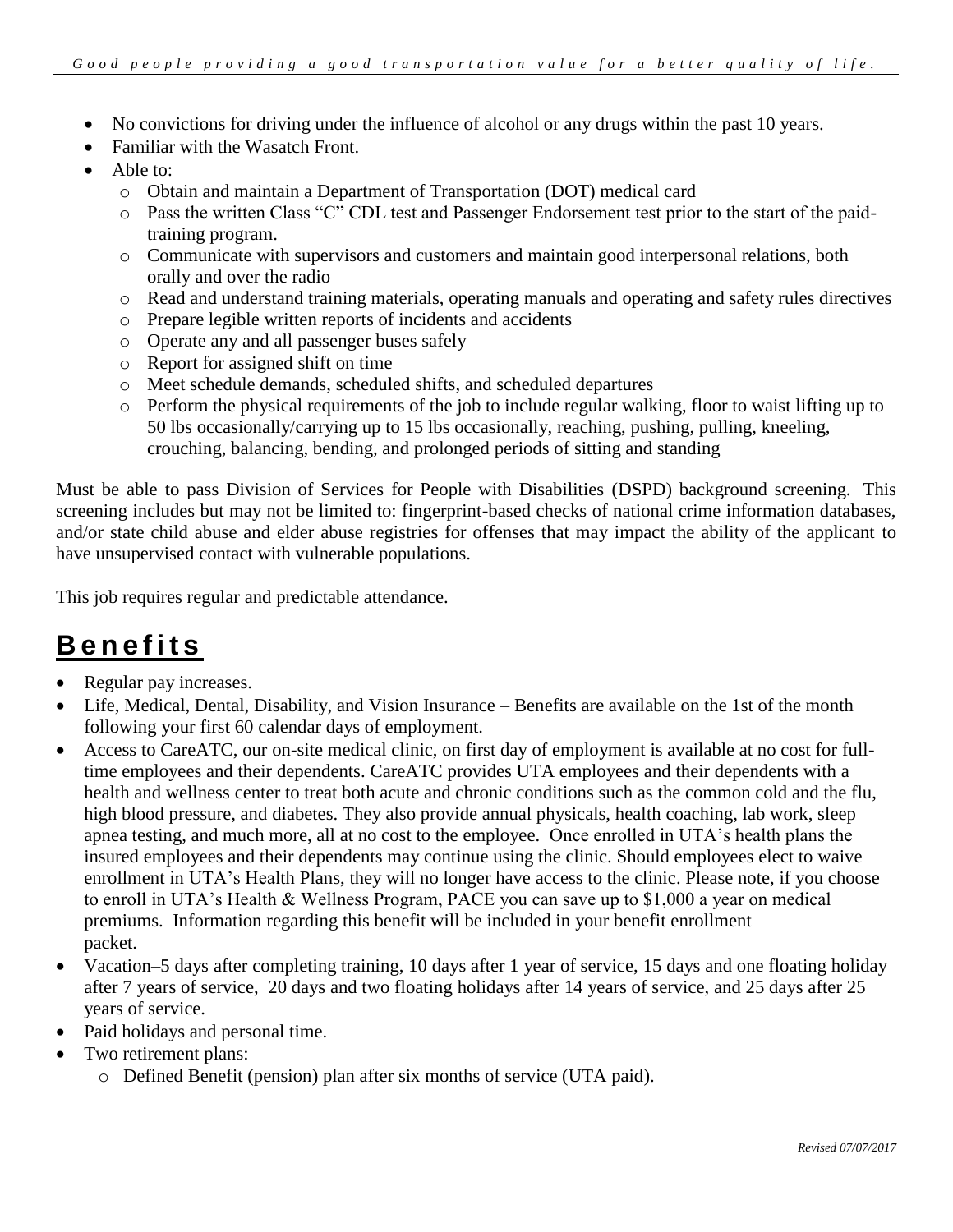- o Deferred Compensation 457 plan after one year of service. UTA matches your contribution up to 2% of your annual pay.
- Retiree Medical Program helps you build savings to fund medical expenses after retirement.
- Enjoy wellness benefits, including access to workout equipment, fitness testing, cholesterol testing, weight loss, and smoking cessation programs.
- Tuition reimbursement
- Employee Assistance Plan (EAP). They can help you and your family with life's difficulties, such as marital, family, financial, medical, legal, or job problems.
- Annual \$270 uniform voucher after 1 year.
- Free transit passes for your dependents upon graduation from training. You will already have a pass.
- Employee wellness programs and incentives, including in-house exercise facilities. Your spouse can participate as well. Employees can participate in our wellness program to receive a discount on their health insurance premium.

#### **Extra-Board & Regular Operator Schedules**

The 'Extra-Board' refers to Operators who do not have regular shifts. These Operators work varying hours each day to fill in when Regular Operators are sick, on vacation, or when there is other work available. As an Extra-Board Paratransit Operator, you would not receive your schedule until 5:00 p.m. the day before your shift. Please see the sample schedule below and FAQs for additional information. You become a Regular Paratransit Operator through seniority and availability; it may take between 2 - 3 years to become a Regular Paratransit Operator. If you become a Regular Operator you would know exactly what you are working every day until the next shift bid, at which time you would bid for a new shift for the next four months.

A large portion of our customers use our service to get to and from work each day. To accommodate commuters there is heavy demand in the peak AM and PM hours. Because of this, there is little work available during the mid-day hours when ridership is low. Therefore, most of our Operators work split shifts, where they go out on a route in the morning, then have an unpaid break, then return in the afternoon/evening for another route.

Extra-Board Operators bid on what is called a 'window' of time. Windows are 15 hours in length, and start as early as 4:30 a.m. and end as late as 11:30 p.m. If you bid on a window that starts at 4:30 a.m. your 'window' is over at 7:30 p.m. This means that you can be worked *any* time between those hours, though you likely will not work the entire window; you will most likely work a split shift within your window. UTA makes every attempt to schedule you within your window, but if you are scheduled to work outside your window you are paid overtime. The window will remain the same, but work hours within that window will continue to change daily.

The sample schedules below are the types of hours you could expect to work as a Paratransit Extra-Board Operator. Split shifts, as seen with Operators #1 and #2, are most common. Operator #1 has to report to the Meadowbrook garage at 4:57 am, where they will pick up a bus and drive until that shift ends at 2:45 pm at the 3500 S Redwood Road bus stop. They can then use the transit system or get a ride back to the Meadowbrook garage to pick up their car. Their next shift of the day starts at 4:21 pm on Central garage, and ends at 6:05 at the Central garage. \*Operators may be paid \$5 travel allowance per day if they start or end a shift at a bus stop or TRAX station.

Occasionally Operators will have a day where they work three splits, as seen in the sample schedule for Operator #3. We also have what is called a report shift, as seen in the sample schedule for Operator #4. On the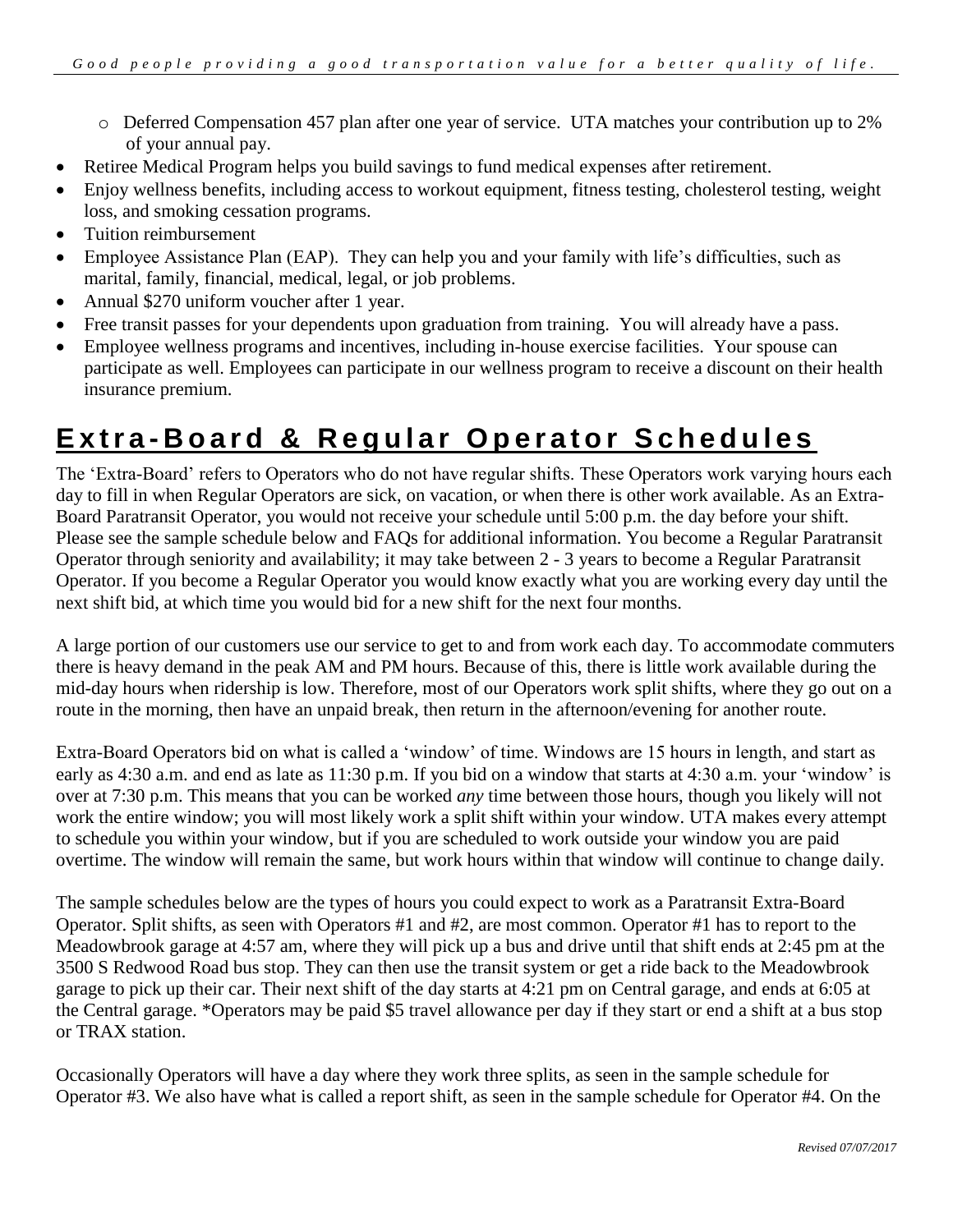report shift below, Operator #4 is to report to the garage at 1:00, and basically wait to see if they are needed for a route. If another Operator is unable to make their shift, Operator #4 will take that Operators shift and his/her end time will most likely *not* be the 5:00 listed on the schedule, as they will be out driving on a route. If other Operators make all of their scheduled shifts and there is no work for Operator #4 to take, Operator #4's shift will end at the scheduled time of 5:00 and they will be paid for the time they spent at the garage.

| <b>Name</b>                                                  | <b>Start Time*</b> | <b>Start Location</b>    | <b>End Time*</b>  | <b>End Location</b>      |
|--------------------------------------------------------------|--------------------|--------------------------|-------------------|--------------------------|
| Operator $#1$                                                | $4:57$ am          | Meadowbrook              | $2:45$ pm         | 3500 S Redwood           |
| (Window: $4:30am - 6:30pm$ )                                 | $4:21 \text{ pm}$  | <b>Central Garage</b>    | $6:05$ pm         | <b>Central Garage</b>    |
| Operator #2                                                  | $6:26$ am          | <b>Central Garage</b>    | $8:01$ am         | <b>Salt Lake Central</b> |
| (Window: $6:15am - 8:15pm$ )                                 | $4:41 \text{ pm}$  | Meadowbrook              | $7:19$ pm         | Meadowbrook              |
|                                                              | $6:03$ am          | <b>Central Garage</b>    | $7:57$ am         | <b>Central Garage</b>    |
| Operator #3<br>(Window: $8:00am - 9:00pm$ )                  | $8:33$ am          | <b>Salt Lake Central</b> | $11:33$ am        | Millcreek                |
|                                                              | $3:50 \text{ pm}$  | 3900 S State             | $8:00 \text{ pm}$ | Meadowbrook              |
| Operator #4<br>(Report Shift)<br>(Window: 11:00am - 12:00am) | $1:00 \text{ pm}$  | Meadowbrook              | $5:00 \text{ pm}$ | Meadowbrook              |

\*Actual Operator schedules are in military time

This position can be challenging for many- days off are not consecutive, schedules change daily, and Operators are expected to work split shifts. Bus Operators are expected to be on time to every shift, and we have a strict no-fault policy on punctuality. We understand this schedule is not for everyone. If you think this may not be the position for you or if you have any questions please contact Human Resources at 801-287-2324.

# **F r e q u e n t l y A s k e d Q u e s t i o n s**

\*For additional scheduling information and sample schedule above.

- I don't have a CDL, am I still eligible for the position?
	- *Yes, you are still eligible. You are not required to have a CDL to apply. If you are a made a conditional offer of employment you will be required to pass the written test for the CDL and appropriate endorsements at least one week prior to starting training. Failure to get the appropriate class CDL and endorsements may result in additional charges being incurred by the applicant. (\*Note: Paratransit Operators require a Class 'C' CDL permit and Passenger Endorsement. All other divisions require a Class 'B' CDL permit with Passenger Endorsement and Air Brakes.)*
- I have a CDL from another state, will that be valid? *No, you will need to transfer your CDL to Utah for the applicable class and endorsements.*
- I have a criminal history, will I be eligible for the position? *A criminal history does not automatically bar employment. The nature and date of the offense are taken into account. Be honest on your application and in the interview when asked about any criminal convictions.*
- Will I have to work weekends?

*Yes, you will have to work weekends until your seniority allows you to bid for certain days off. You may or may not have one weekend day off.*

• Will I have to work evenings?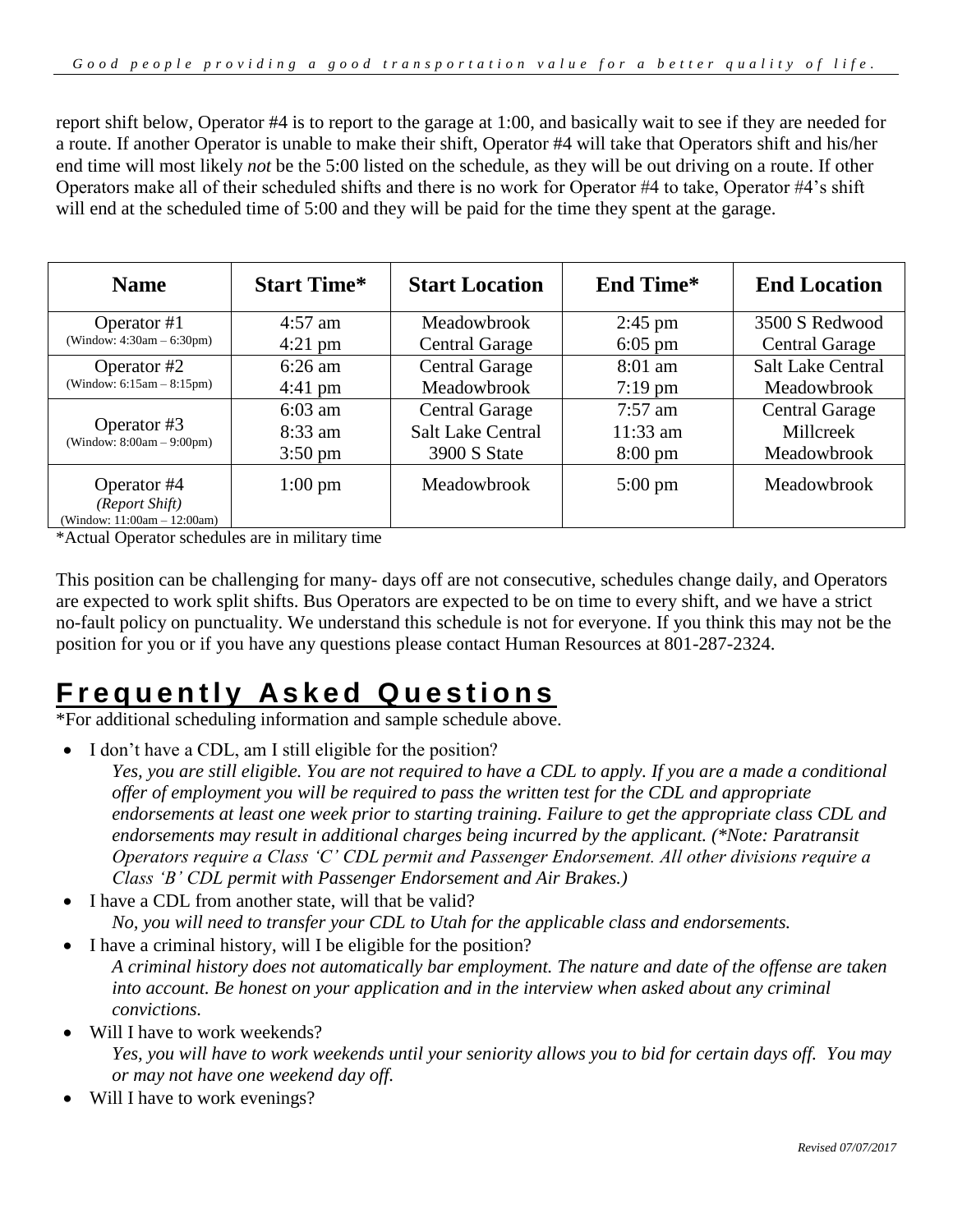*Yes, your window of work may include evenings.*

- Will I know my two days off per week ahead of time? *Yes, change day happens every four months and your days off will be the same 2 days off for the entire four month period until the next change day.*
- Will UTA work around my school schedule or my second job? *Because the schedule changes frequently we are unable to accommodate schedules around other commitments.*
- What can I do in between my split shifts? *Because the time between shifts is unpaid you are able to do whatever you choose until your shift starts again. Some operators choose to go home while others choose to use the work out facilities or watch a movie at the garage. You can use the transit system to go shopping or to run errands.*
- Will I start and stop in the same place every day? *No, where you report varies daily and you may also start and stop at different places in the same shift.*
- How does seniority and bidding determine my schedule?  *Operators bid (choose) their schedules based on seniority three times per year. Seniority is determined by the date of hire following training.*
- I don't have a car, can I ride UTA transit to all of my shifts? *Typically you can ride transit to your shifts. However, if you are the first bus out or last bus in you will need rides for those times. Transit is not available 24-7. During the training period transit may not be available due to varied training times and locations.*
- What is the training schedule?

 *Training is typically Monday – Friday at various times, including morning or night shifts, and occasional weekend work. Trainees do not receive paid holidays and are expected to attend 100% of their training.* 

 Are there advancement opportunities within UTA? *Yes, opportunities in the professional, technical, and clerical fields are available throughout the organization in Operations, Maintenance, and Administration.* 

# **Selection Process**

Our selection process is a thorough process that includes requirements of both UTA and the Department of Transportation (DOT). We understand the Extra-Board schedule is not for everyone. If at any time in the recruitment process you decide it isn't for you please inform the HR Representative you have been working with.

|           | <b>Application</b>        | Fill out an application for a current opening on UTA's website. Please answer all<br>questions carefully and thoroughly. Please make sure to account for the last 10<br>years whether you were employed, a student, a homemaker, unemployed, etc. |
|-----------|---------------------------|---------------------------------------------------------------------------------------------------------------------------------------------------------------------------------------------------------------------------------------------------|
|           | <b>Application Review</b> | We check your qualifications after receiving your application. If selected for an<br>interview we will check your Utah court records.                                                                                                             |
|           | <b>Interview</b>          | If invited to interview you will be contacted via email. The interview will last<br>approximately 45 minutes.                                                                                                                                     |
| $\bullet$ | <b>Background Check</b>   | If selected to proceed in the recruitment we will check your references, Driver's<br>License Record (DLR) and employment history. Time frame: up to one week.                                                                                     |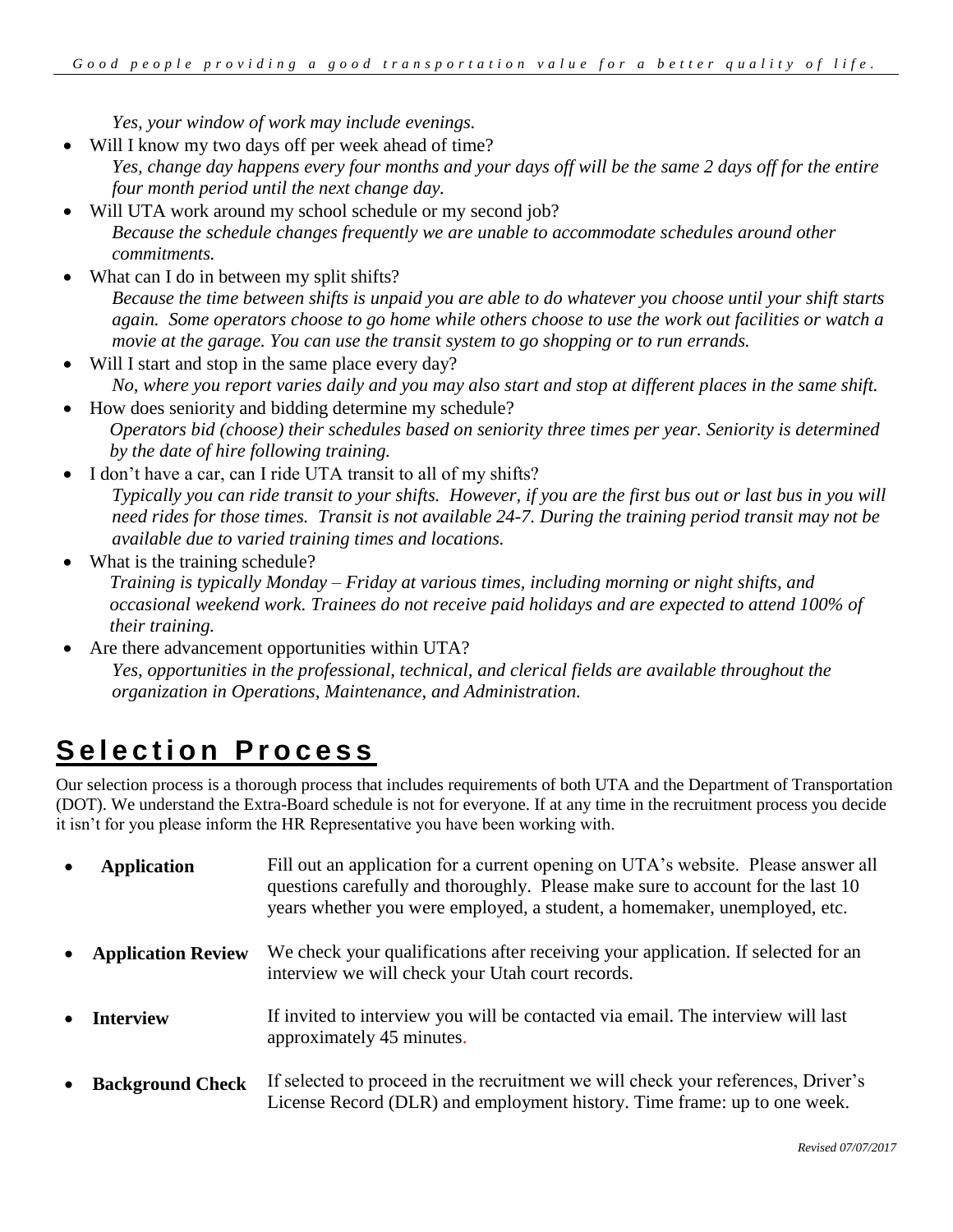- **Conditional Offer** If you are selected for training, you will be given a conditional job offer. A conditional offer and continued employment is contingent upon passing all tests, background checks, obtaining a CDL permit and endorsements, and successfully passing the training program.
- **DOT Physical, Physical Abilities, & Drug Test** A DOT physical exam, UTA physical abilities test and drug test are required after a conditional job offer is made. All three are paid for by UTA. UTA complies with all DOT regulations. The DOT standards include:
	- a) No loss of a foot, leg, hand, or arm.
	- b) Not an insulin-dependent diabetic.
	- c) No established medical history or clinical diagnosis of epilepsy, or any other condition likely to cause loss of consciousness, or any loss of ability to control a motor vehicle.
	- d) Distant visual acuity of 20/40 in each eye.
	- e) No average hearing loss in the better ear greater than 40 decibels at 500, 1000, or 2000 Hz.

#### **Paratransit Bus Operator Training Details**

**Pay** \$16.00 per hour

- **Hours** Training lasts up to nine (9) weeks and will consist of classroom instruction and on the job training at various locations. The five weeks of training follows a variable day and night schedule Monday through Saturday. Trainees must have flexibility to work various days and hours, including early mornings, evenings, and weekends. Trainees typically work between 35-40 hours per week while in training. Trainees do not get paid for holidays while in training.
- **Topics** Best practices of driving a bus, reading schedules and route maps, customer service, safety, fare enforcement, UTA policies and procedures, and other skills needed to be a professional bus operator.
- **Licensing** You must complete the requirements to receive your Class C Commercial Driver License (CDL) permit and passenger endorsement prior to the start of training. You will need to study a CDL handbook prior to taking the written portion of the CDL test. During training, you will receive additional study materials and take the driving portion of the licensing exam.

- **Dress Code** Clean uniform shirt (you will be loaned 3 operator shirts your first day of training)
	- Clean black or dark blue pants. **No denim**, twill, or sweatpants
	- Black polishable shoes
	- Dark colored socks
	- Belt- black or dark brown
	- Cover any tattoos that contain nudity, profanity, or violence